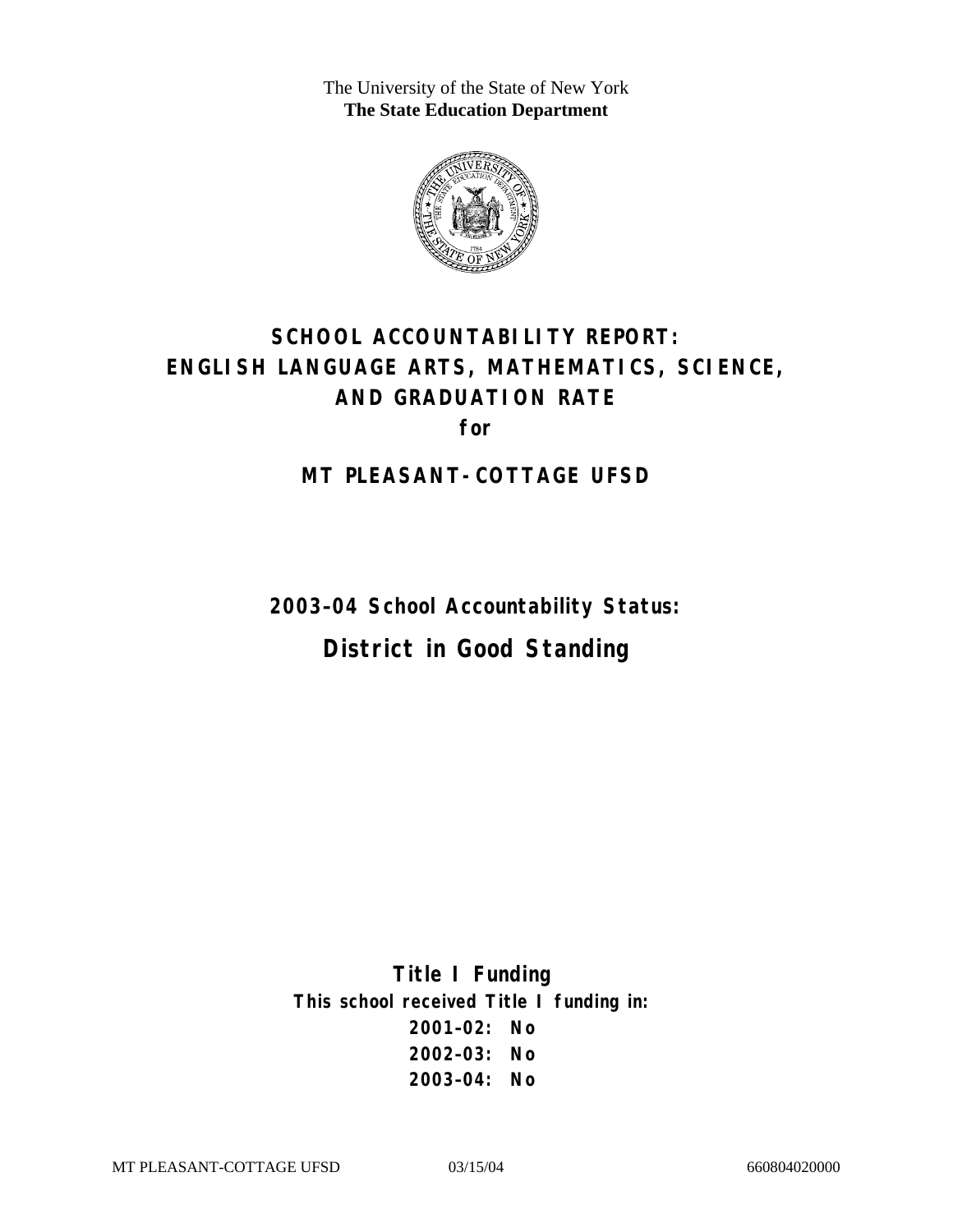#### **District/School Accountability Status Categories**

The list below defines the district or school status categories under New York State's district and school accountability system, which is divided into a Federal Title I component and a State component. A district or school that does not receive Title I funding in a school year does not have a federal status in that year. Schools receiving Title I funds that are not in good standing must provide school choice for their students; those in need of improvement year 2 and beyond must also provide Supplemental Education Services to eligible students. Other consequences for districts and schools not in good standing can be found at: www.emsc.nysed.gov/deputy/nclb/accountability/siinfo.htm. To be removed from any improvement status, a district or school must make Adequate Yearly Progress (AYP) for two consecutive years, or in the case of a School Under Registration Review, achieve the performance targets established for the school by the Commissioner.

**District/School in Good Standing:** A district or school is considered to be in good standing if it has not been identified as a District or School in Need of Improvement, Requiring Corrective Action, Planning for Restructuring, or Requiring Academic Progress, or as a School Under Registration Review.

**District/School Requiring Academic Progress:** Under the State component of New York's accountability system, a district or school that did not make AYP in the same grade and subject for two consecutive years is considered a School Requiring Academic Progress (Year 1) the following year. In each succeeding year that the school fails to make AYP, the year designation is incremented by one.

**District/School in Need of Improvement (Year 1):** A district or school that has not made AYP for two consecutive years in the same grade or subject while receiving Title I funds is considered a District/School in Need of Improvement (Year 1) the following year.

**District/School in Need of Improvement (Year 2):** A District or School in Need of Improvement (Year 1) that does not make AYP in the grade or subject for which it was identified while receiving Title I funds is considered a District or School in Need of Improvement (Year 2) the following year.

**District/School Requiring Corrective Action:** A District or School in Need of Improvement (Year 2) that does not make AYP in the grade or subject for which it was identified while receiving Title I funds is considered a District or School Requiring Corrective Action the following year.

**District/School Planning for Restructuring:** A District or School Requiring Corrective Action that does not make AYP in the grade or subject for which it was identified while receiving Title I funds is considered a District or School Planning for Restructuring the following year.

**School Under Registration Review (SURR):** Schools that are farthest from the State standard and have been determined by the Commissioner to be most in need of improvement are Schools Under Registration Review. These schools must achieve performance targets specified by the Commissioner of Education in their area(s) of identification within a prescribed timeframe or risk having their registration revoked by the Board of Regents.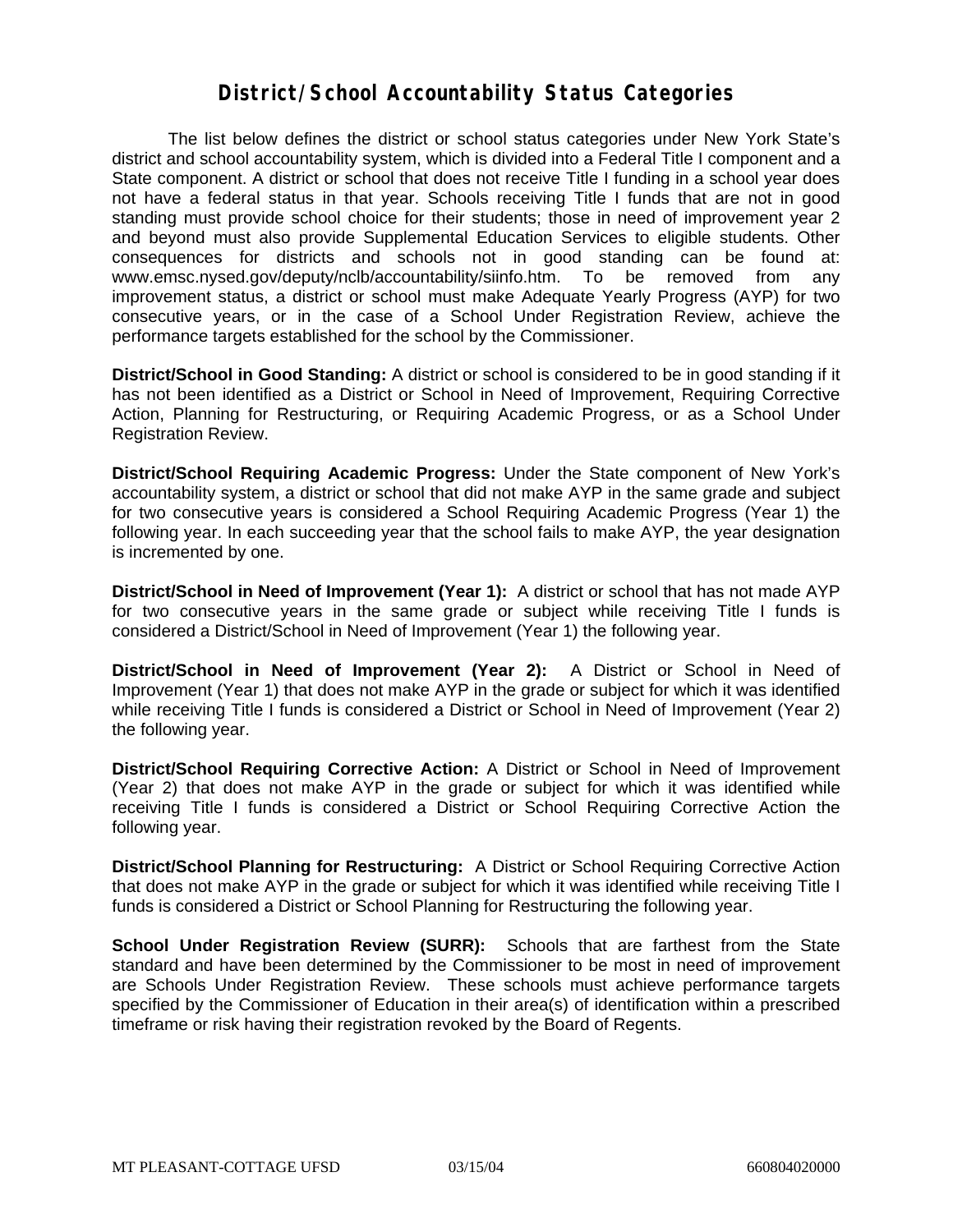# **Elementary-Level English Language Arts**

Definitions of terms, such as Performance Index and Effective Annual Measurable Objective (AMO), are in the glossary, which is the last page of this report.

**For a school to make Adequate Yearly Progress (AYP) in 2002–03, every accountability group must make AYP.** 

**For an accountability group to make AYP in 2002–03, it must** 

- 1. meet the 95 percent participation requirement (*2002–03 Participation*), *and*
- 2. *either* meet its Effective AMO *or* make safe harbor (*2002–03 Performance* and *Standards*).

To meet the participation requirement, 95 percent of the grade 4 enrollment in each accountability group with 40 or more students must

be tested. To meet the Effective AMO, the Performance Index for each group with 30 or more continuously enrolled students must equal or exceed the Effective AMO. To make safe harbor, the Performance Index of each of these groups must equal or exceed its ELA safe harbor target *and* the group must meet the elementary-level science qualification for safe harbor. (See the elementary-level science page of this report for further information on meeting the science qualification for safe harbor.)

*ELA Safe Harbor Targets:* The elementary-level 2002–03 ELA Safe Harbor Target is calculated by using the following equation: 2001–02 PI + (200 – the 2001–02 PI) <sup>×</sup> 0.10. The 2003–04 ELA Safe Harbor Target is calculated by using the following equation: 2002–03 PI + (200 – the 2002–03 PI)  $\times$  0.10. The 2003–04 target is provided for groups whose PI was below the Effective AMO in 2002–03.

|                                   | 2002-03 Participation |                                    | 2002-03 Performance*                                    |                      | 2002-03 Standards |                                     |                                                           |                                                              | 2003-04                                           |
|-----------------------------------|-----------------------|------------------------------------|---------------------------------------------------------|----------------------|-------------------|-------------------------------------|-----------------------------------------------------------|--------------------------------------------------------------|---------------------------------------------------|
| <b>Accountability Group</b>       | Grade 4<br>Enrollment | Percent of<br>Enrollment<br>Tested | Count of<br>Continuously<br>Enrolled<br><b>Students</b> | Performance<br>Index | Effective<br>AMO  | <b>ELA Safe</b><br>Harbor<br>Target | Met the<br>Science<br>Qualification<br>for Safe<br>Harbor | <b>Made</b><br><b>AYP</b> in<br><b>ELA</b> in<br>$2002 - 03$ | <b>ELA Safe</b><br><b>Harbor</b><br><b>Target</b> |
| All Students                      | 6                     |                                    | 25                                                      |                      |                   |                                     |                                                           |                                                              |                                                   |
| <b>Students with Disabilities</b> | 6                     |                                    | 25                                                      |                      |                   |                                     |                                                           |                                                              |                                                   |
| American Indian/Alaskan Native    |                       |                                    |                                                         |                      |                   |                                     |                                                           |                                                              |                                                   |
| <b>Black</b>                      | $\overline{2}$        |                                    | 16                                                      |                      |                   |                                     |                                                           |                                                              |                                                   |
| Hispanic                          | 4                     |                                    | 8                                                       |                      |                   |                                     |                                                           |                                                              |                                                   |
| Asian or Pacific Islander         |                       |                                    |                                                         |                      |                   |                                     |                                                           |                                                              |                                                   |
| White                             |                       |                                    |                                                         |                      |                   |                                     |                                                           |                                                              |                                                   |
| <b>Limited English Proficient</b> |                       |                                    |                                                         |                      |                   |                                     |                                                           |                                                              |                                                   |
| Economically Disadvantaged        | 6                     |                                    | 16                                                      |                      |                   |                                     |                                                           |                                                              |                                                   |
| Final AYP Determination           |                       |                                    |                                                         |                      |                   |                                     |                                                           |                                                              |                                                   |

\*For schools with fewer than 30 continuously enrolled tested students in 2002–03, data for 2001–02 and 2002–03 were combined to determine counts and PIs.

\*\*Groups with a "\*\*" are not required to meet the science qualification for safe harbor to make safe harbor in English and mathematics because fewer than 30 students in the group were administered the science test.

**State accountability status in elementary-level English language arts: District in Good Standing** 

Title I accountability status in elementary-level English language arts: District Status Not Applicable, did not receive Title I funds in one or **more s c hool y e ars**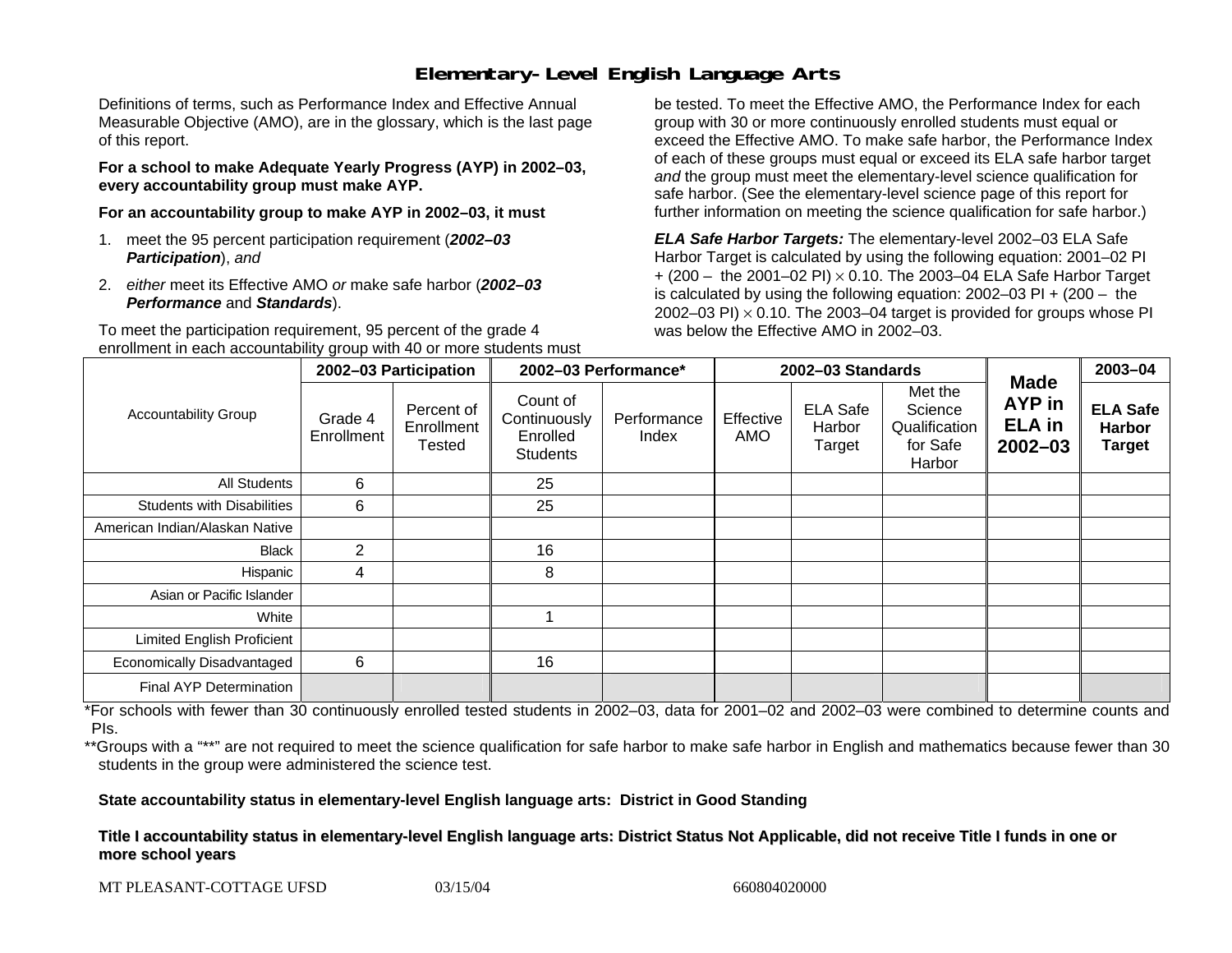# **Elementary-Level Mathematics**

Definitions of terms, such as Performance Index and Effective Annual Measurable Objective (AMO), are in the glossary, which is the last page of this report.

**For a school to make Adequate Yearly Progress (AYP) in 2002–03, every accountability group must make AYP.** 

**For an accountability group to make AYP in 2002–03, it must** 

- 1. meet the 95 percent participation requirement (*2002–03 Participation*), *and*
- 2. *either* meet its Effective AMO *or* make safe harbor (*2002–03 Performance* and *Standards*).

To meet the participation requirement, 95 percent of the grade 4 enrollment in each accountability group with 40 or more students must

be tested. To meet the Effective AMO, the Performance Index for each group with 30 or more continuously enrolled students must equal or exceed the Effective AMO. To make safe harbor, the Performance Index of each of these groups must equal or exceed its math safe harbor target *and* the group must meet the elementary-level science qualification for safe harbor. (See the elementary-level science page of this report for further information on meeting the science qualification for safe harbor.)

*Math Safe Harbor Targets:* The elementary-level 2002–03 Math Safe Harbor Target is calculated by using the following equation: 2001–02 PI + (200 – the 2001–02 PI) × 0.10. The 2003–04 Math Safe Harbor Target is calculated by using the following equation: 2002–03 PI + (200  $-$  the 2002–03 PI)  $\times$  0.10. The 2003–04 target is provided for groups whose PI was below the Effective AMO in 2002–03.

|                                   | 2002-03 Participation |                                    | 2002-03 Performance*                                    |                      | 2002-03 Standards |                               |                                                           |                                                               | 2003-04                                            |
|-----------------------------------|-----------------------|------------------------------------|---------------------------------------------------------|----------------------|-------------------|-------------------------------|-----------------------------------------------------------|---------------------------------------------------------------|----------------------------------------------------|
| <b>Accountability Group</b>       | Grade 4<br>Enrollment | Percent of<br>Enrollment<br>Tested | Count of<br>Continuously<br>Enrolled<br><b>Students</b> | Performance<br>Index | Effective<br>AMO  | Math Safe<br>Harbor<br>Target | Met the<br>Science<br>Qualification<br>for Safe<br>Harbor | <b>Made</b><br><b>AYP</b> in<br><b>Math in</b><br>$2002 - 03$ | <b>Math Safe</b><br><b>Harbor</b><br><b>Target</b> |
| All Students                      | 6                     |                                    | 23                                                      |                      |                   |                               |                                                           |                                                               |                                                    |
| <b>Students with Disabilities</b> | 6                     |                                    | 23                                                      |                      |                   |                               |                                                           |                                                               |                                                    |
| American Indian/Alaskan Native    |                       |                                    |                                                         |                      |                   |                               |                                                           |                                                               |                                                    |
| <b>Black</b>                      | $\overline{2}$        |                                    | 15                                                      |                      |                   |                               |                                                           |                                                               |                                                    |
| Hispanic                          | 4                     |                                    |                                                         |                      |                   |                               |                                                           |                                                               |                                                    |
| Asian or Pacific Islander         |                       |                                    |                                                         |                      |                   |                               |                                                           |                                                               |                                                    |
| White                             |                       |                                    |                                                         |                      |                   |                               |                                                           |                                                               |                                                    |
| <b>Limited English Proficient</b> |                       |                                    |                                                         |                      |                   |                               |                                                           |                                                               |                                                    |
| Economically Disadvantaged        | 6                     |                                    | 16                                                      |                      |                   |                               |                                                           |                                                               |                                                    |
| Final AYP Determination           |                       |                                    |                                                         |                      |                   |                               |                                                           |                                                               |                                                    |

\*For schools with fewer than 30 continuously enrolled tested students in 2002–03, data for 2001–02 and 2002–03 were combined to determine counts and PIs. \*\*Groups with a "\*\*" are not required to meet the science qualification for safe harbor to make safe harbor in English and mathematics because fewer than 30 students in the group were administered the science test.

**State accountability status in elementary-level mathematics: District in Good Standing** 

Title I accountability status in elementary-level mathematics: District Status Not Applicable, did not receive Title I funds in one or more school **y ears**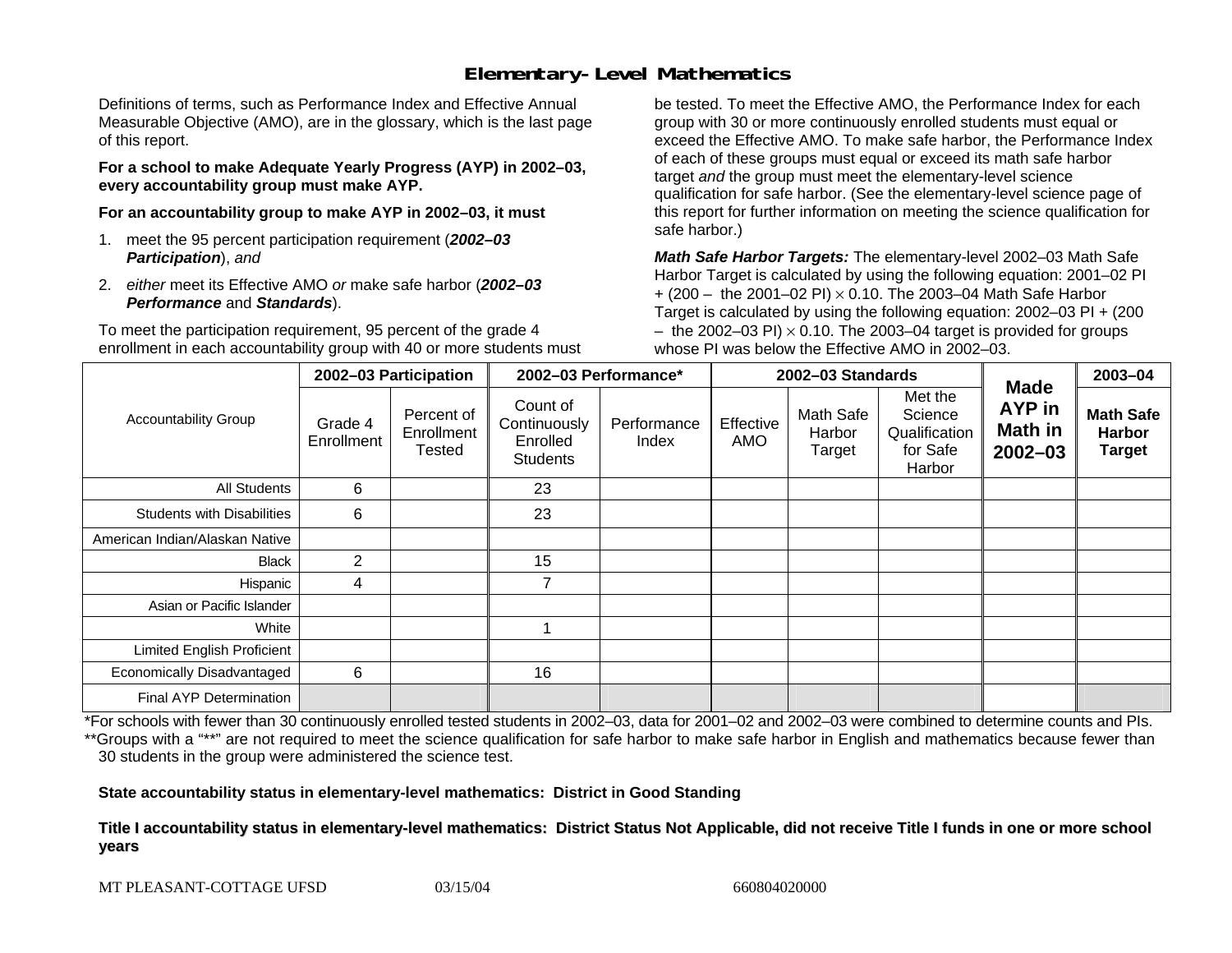#### **Elementary-Level Science**

Definitions of terms, such as Progress Target and Adequate Yearly Progress (AYP), are in the glossary, which is the last page of this report.

*Made AYP in Science in 2002–03:* For a school to make AYP in science, the Percent At or Above SDL for the "All Students" group must equal or exceed the State Science Standard or the Science Progress Target.

**State Designated Level (SDL):** The score that students taking the elementary-level science test must equal or exceed on the written portion of the test to meet the State Science Standard.

*Qualification for Safe Harbor in Elementary-Level ELA and Math:* For an accountability group to be considered Qualified for Safe Harbor in Elementary-Level ELA and Math, the Percent At or Above SDL must equal or exceed the State Science Standard or the Science Progress Target in elementary-level science for that group. Groups with fewer than 30 students tested in elementary-level science are not subject to this qualification criterion.

*Science Progress Targets:* The elementary-level 2002–03 Science Progress Target is calculated by adding one point to the 2001–02 Percent At or Above SDL. The 2003–04 Science Progress Target is calculated by multiplying the 2002–03 Percent At or Above SDL by two and then adding one point. The 2003–04 target is provided for groups whose Percent At or Above SDL was below the State Science Standard in 2002–03.

|                                   |                                                         | 2002-03 Performance*       |                              | 2002-03 Standards             |                                             | $2002 - 03$                                                             | $2003 - 04$                   |
|-----------------------------------|---------------------------------------------------------|----------------------------|------------------------------|-------------------------------|---------------------------------------------|-------------------------------------------------------------------------|-------------------------------|
| <b>Accountability Group</b>       | Count of<br>Continuously<br>Enrolled<br><b>Students</b> | Percent At or<br>Above SDL | State<br>Science<br>Standard | Science<br>Progress<br>Target | <b>Made AYP</b><br>in Science<br>in 2002-03 | Qualified for<br>Safe Harbor in<br>Elementary-<br>Level ELA and<br>Math | Science<br>Progress<br>Target |
| <b>All Students</b>               | 23                                                      |                            |                              |                               |                                             |                                                                         |                               |
| <b>Students with Disabilities</b> | 23                                                      |                            |                              |                               |                                             |                                                                         |                               |
| American Indian/Alaskan Native    |                                                         |                            |                              |                               |                                             |                                                                         |                               |
| <b>Black</b>                      | 15                                                      |                            |                              |                               |                                             |                                                                         |                               |
| Hispanic                          | 7                                                       |                            |                              |                               |                                             |                                                                         |                               |
| Asian or Pacific Islander         |                                                         |                            |                              |                               |                                             |                                                                         |                               |
| White                             | 1                                                       |                            |                              |                               |                                             |                                                                         |                               |
| Limited English Proficient        |                                                         |                            |                              |                               |                                             |                                                                         |                               |
| Economically Disadvantaged        | 8                                                       |                            |                              |                               |                                             |                                                                         |                               |
| <b>Final AYP Determination</b>    |                                                         |                            |                              |                               |                                             |                                                                         |                               |

\*For schools with fewer than 30 continuously enrolled students in 2002–03, data for 2001–02 and 2002–03 were combined to determine counts and percents at or above SDL.

**State accountability status in elementary-level science: District in Good Standing** 

Title I accountability status in elementary-level science: District Status Not Applicable, did not receive Title I funds in one or more school **y ears**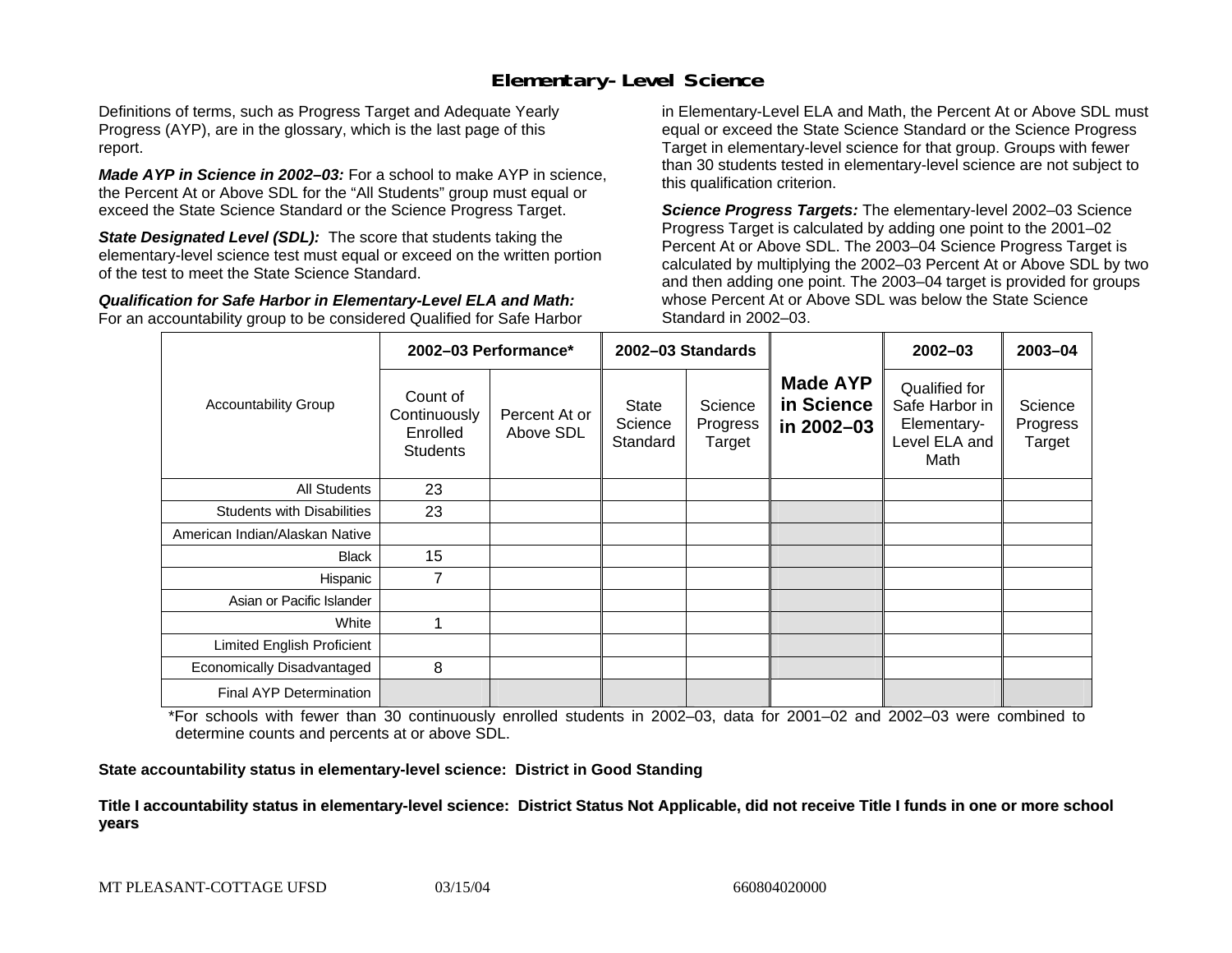## **Middle-Level English Language Arts**

Definitions of terms, such as Performance Index and Effective Annual Measurable Objective (AMO), are in the glossary, which is the last page of this report.

**For a school to make Adequate Yearly Progress (AYP) in 2002–03, every accountability group must make AYP.** 

**For an accountability group to make AYP in 2002–03, it must** 

- 1. meet the 95 percent participation requirement (*2002–03 Participation*), *and*
- 2. *either* meet its Effective AMO *or* make safe harbor (*2002–03 Performance* and *Standards*).

To meet the participation requirement, 95 percent of the grade 8 enrollment in each accountability group with 40 or more students must

be tested. To meet the Effective AMO, the Performance Index for each group with 30 or more continuously enrolled students must equal or exceed the Effective AMO. To make safe harbor, the Performance Index of each of these groups must equal or exceed its ELA safe harbor target *and* the group must meet the middle-level science qualification for safe harbor. (See the middle-level science page of this report for further information on meeting the science qualification for safe harbor.)

*ELA Safe Harbor Targets:* The middle-level *2002–03* ELA Safe Harbor Target is calculated by using the following equation: 2001–02 PI + (200  $-$  the 2001–02 PI)  $\times$  0.10. The 2003–04 ELA Safe Harbor Target is  $\,$ calculated by using the following equation:  $2002-03$  PI +  $(200 -$  the 2002–03 PI)  $\times$  0.10. The 2003–04 target is provided for groups whose PI was below the Effective AMO in 2002–03.

|                                   | 2002-03 Participation |                                    | 2002-03 Performance*                                    |                      | 2002-03 Standards |                                     |                                                           |                                                       | 2003-04                                           |
|-----------------------------------|-----------------------|------------------------------------|---------------------------------------------------------|----------------------|-------------------|-------------------------------------|-----------------------------------------------------------|-------------------------------------------------------|---------------------------------------------------|
| <b>Accountability Group</b>       | Grade 8<br>Enrollment | Percent of<br>Enrollment<br>Tested | Count of<br>Continuously<br>Enrolled<br><b>Students</b> | Performance<br>Index | Effective<br>AMO  | <b>ELA Safe</b><br>Harbor<br>Target | Met the<br>Science<br>Qualification<br>for Safe<br>Harbor | <b>Made</b><br>AYP in<br><b>ELA</b> in<br>$2002 - 03$ | <b>ELA Safe</b><br><b>Harbor</b><br><b>Target</b> |
| <b>All Students</b>               | 45                    | 69%                                | 30                                                      | 57                   | 90                | 59                                  | No.                                                       | <b>No</b>                                             | 71                                                |
| <b>Students with Disabilities</b> | 44                    | 68%                                | 30                                                      | 57                   | 90                | 59                                  | No                                                        | <b>No</b>                                             | 71                                                |
| American Indian/Alaskan Native    |                       |                                    |                                                         |                      |                   |                                     |                                                           |                                                       |                                                   |
| <b>Black</b>                      | 29                    |                                    | 20                                                      |                      |                   |                                     |                                                           |                                                       |                                                   |
| Hispanic                          | 11                    |                                    | 8                                                       |                      |                   |                                     |                                                           |                                                       |                                                   |
| Asian or Pacific Islander         |                       |                                    |                                                         |                      |                   |                                     |                                                           |                                                       |                                                   |
| White                             | 5                     |                                    | $\overline{2}$                                          |                      |                   |                                     |                                                           |                                                       |                                                   |
| <b>Limited English Proficient</b> |                       |                                    |                                                         |                      |                   |                                     |                                                           |                                                       |                                                   |
| Economically Disadvantaged        | 44                    | 68%                                | 30                                                      | 57                   | 90                | 59                                  | <b>No</b>                                                 | <b>No</b>                                             | 71                                                |
| <b>Final AYP Determination</b>    |                       |                                    |                                                         |                      |                   |                                     |                                                           | <b>No</b>                                             |                                                   |

\*For schools with fewer than 30 continuously enrolled tested students in 2002–03, data for 2001–02 and 2002–03 were combined to determine counts and PIs.

\*\*Groups with a "\*\*" are not required to meet the science qualification for safe harbor to make safe harbor in English and mathematics because fewer than 30 students in the group were administered the science test.

**State accountability status in middle-level English language arts: District in Good Standing** 

Title I accountability status in middle-level English language arts: District Status Not Applicable, did not receive Title I funds in one or more **school y ears**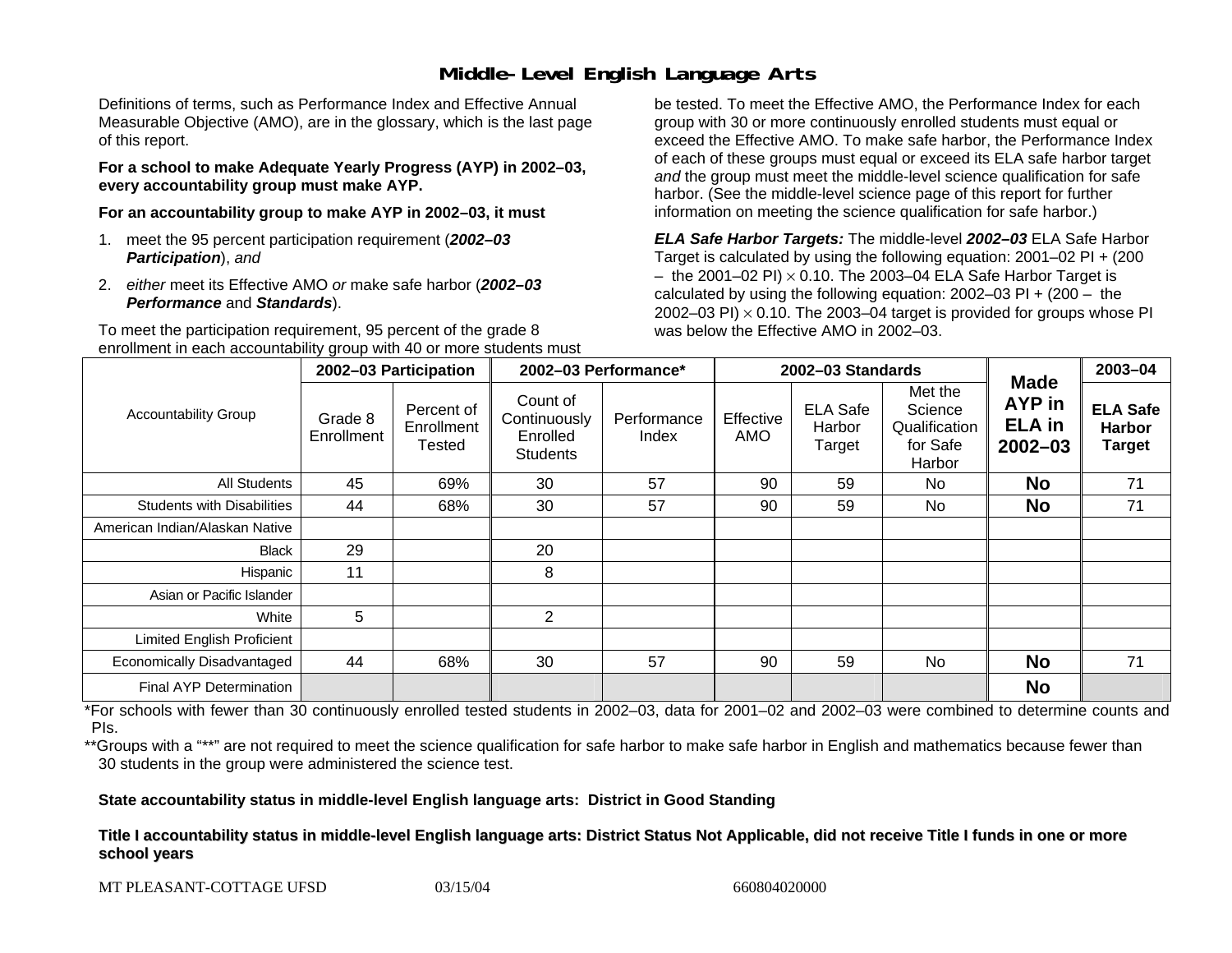### **Middle-Level Mathematics**

Definitions of terms, such as Performance Index and Effective Annual Measurable Objective (AMO), are in the glossary, which is the last page of this report.

**For a school to make Adequate Yearly Progress (AYP) in 2002–03, every accountability group must make AYP.** 

**For an accountability group to make AYP in 2002–03, it must** 

- 1. meet the 95 percent participation requirement (*2002–03 Participation*), *and*
- 2. *either* meet its Effective AMO *or* make safe harbor (*2002–03 Performance* and *Standards*).

To meet the participation requirement, 95 percent of the grade 8 enrollment in each accountability group with 40 or more students must

be tested. To meet the Effective AMO, the Performance Index for each group with 30 or more continuously enrolled students must equal or exceed the Effective AMO. To make safe harbor, the Performance Index of each of these groups must equal or exceed its math safe harbor target *and* the group must meet the middle-level science qualification for safe harbor. (See the middle-level science page of this report for further information on meeting the science qualification for safe harbor.)

*Math Safe Harbor Targets:* The middle-level 2002–03 Math Safe Harbor Target is calculated by using the following equation: 2001–02 PI + (200 – the 2001–02 PI) × 0.10. The 2003–04 Math Safe Harbor Target is calculated by using the following equation: 2002–03 PI + (200  $-$  the 2002–03 PI)  $\times$  0.10. The 2003–04 target is provided for groups whose PI was below the Effective AMO in 2002–03

|                                   | 2002-03 Participation |                                           | 2002-03 Performance*                                    |                      | 2002-03 Standards |                               |                                                           |                                                 | 2003-04                                            |
|-----------------------------------|-----------------------|-------------------------------------------|---------------------------------------------------------|----------------------|-------------------|-------------------------------|-----------------------------------------------------------|-------------------------------------------------|----------------------------------------------------|
| <b>Accountability Group</b>       | Grade 8<br>Enrollment | Percent of<br>Enrollment<br><b>Tested</b> | Count of<br>Continuously<br>Enrolled<br><b>Students</b> | Performance<br>Index | Effective<br>AMO  | Math Safe<br>Harbor<br>Target | Met the<br>Science<br>Qualification<br>for Safe<br>Harbor | <b>Made</b><br>AYP in<br>Math in<br>$2002 - 03$ | <b>Math Safe</b><br><b>Harbor</b><br><b>Target</b> |
| <b>All Students</b>               | 54                    | 83%                                       | 31                                                      | 16                   | 64                | 45                            | No.                                                       | <b>No</b>                                       | 34                                                 |
| <b>Students with Disabilities</b> | 54                    | 83%                                       | 31                                                      | 16                   | 64                | 45                            | N <sub>0</sub>                                            | <b>No</b>                                       | 34                                                 |
| American Indian/Alaskan Native    |                       |                                           |                                                         |                      |                   |                               |                                                           |                                                 |                                                    |
| <b>Black</b>                      | 39                    |                                           | 22                                                      |                      |                   |                               |                                                           |                                                 |                                                    |
| Hispanic                          | 11                    |                                           | 7                                                       |                      |                   |                               |                                                           |                                                 |                                                    |
| Asian or Pacific Islander         |                       |                                           |                                                         |                      |                   |                               |                                                           |                                                 |                                                    |
| White                             | 4                     |                                           | $\overline{2}$                                          |                      |                   |                               |                                                           |                                                 |                                                    |
| <b>Limited English Proficient</b> |                       |                                           |                                                         |                      |                   |                               |                                                           |                                                 |                                                    |
| Economically Disadvantaged        | 54                    | 83%                                       | 31                                                      | 16                   | 64                | 45                            | N <sub>0</sub>                                            | <b>No</b>                                       | 34                                                 |
| <b>Final AYP Determination</b>    |                       |                                           |                                                         |                      |                   |                               |                                                           | <b>No</b>                                       |                                                    |

\*For schools with fewer than 30 continuously enrolled tested students in 2002–03, data for 2001–02 and 2002–03 were combined to determine counts and PIs.

\*\*Groups with a "\*\*" are not required to meet the science qualification for safe harbor to make safe harbor in English and mathematics because fewer than 30 students in the group were administered the science test.

**State accountability status in middle-level mathematics: District in Good Standing** 

Title I accountability status in middle-level mathematics: District Status Not Applicable, did not receive Title I funds in one or more school **y ears**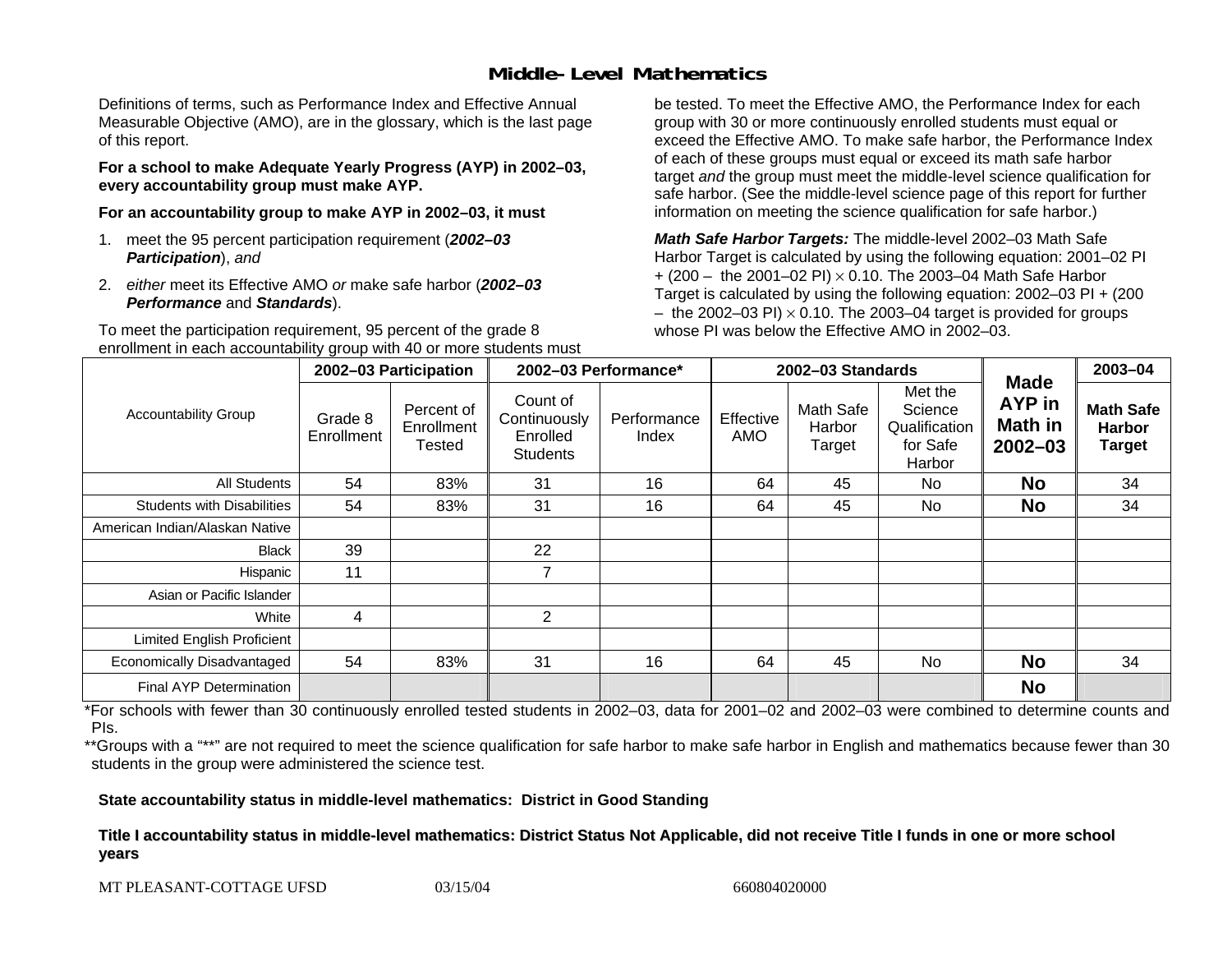### **Middle-Level Science**

Definitions of terms, such as Progress Target and Adequate Yearly Progress (AYP), are in the glossary, which is the last page of this report.

*Made AYP in Science in 2002–03:* For a school to make AYP in science, the Performance Index (PI) for the "All Students" group must equal or exceed the State Science Standard or the Science Progress Target.

*Qualification for Safe Harbor in Middle-Level ELA and Math:* For an accountability group to be considered Qualified for Safe Harbor in

Middle-Level ELA and Math, the PI must equal or exceed the State Science Standard or the Science Progress Target in middle-level science for that group. Groups with fewer than 30 students tested in middle-level science are not subject to this qualification criterion.

*Science Progress Targets:* The middle-level 2002–03 Science Progress Target is calculated by adding one point to the 2001–02 PI. The 2003–04 Science Progress Target is calculated by adding one point to the 2002–03 PI. The 2003–04 target is provided for groups whose PI was below the State Science Standard in 2002–03.

|                                   |                                                         | 2002-03 Performance* |                                     | 2002-03 Standards             |                                             | $2002 - 03$                                                            | $2003 - 04$                   |
|-----------------------------------|---------------------------------------------------------|----------------------|-------------------------------------|-------------------------------|---------------------------------------------|------------------------------------------------------------------------|-------------------------------|
| <b>Accountability Group</b>       | Count of<br>Continuously<br>Enrolled<br><b>Students</b> | Performance<br>Index | <b>State</b><br>Science<br>Standard | Science<br>Progress<br>Target | <b>Made AYP</b><br>in Science<br>in 2002-03 | Qualified<br>for Safe<br>Harbor in<br>Middle-<br>Level ELA<br>and Math | Science<br>Progress<br>Target |
| <b>All Students</b>               | 57                                                      | 74                   | 100                                 | 81                            | <b>No</b>                                   | No.                                                                    | 75                            |
| <b>Students with Disabilities</b> | 56                                                      | 71                   | 100                                 | 78                            |                                             | <b>No</b>                                                              | 72                            |
| American Indian/Alaskan Native    |                                                         |                      |                                     |                               |                                             |                                                                        |                               |
| <b>Black</b>                      | 35                                                      | 60                   | 100                                 | 1                             |                                             | Yes                                                                    | 61                            |
| Hispanic                          | 16                                                      |                      |                                     |                               |                                             |                                                                        |                               |
| Asian or Pacific Islander         |                                                         |                      |                                     |                               |                                             |                                                                        |                               |
| White                             | 6                                                       |                      |                                     |                               |                                             |                                                                        |                               |
| Limited English Proficient        |                                                         |                      |                                     |                               |                                             |                                                                        |                               |
| Economically Disadvantaged        | 56                                                      | 71                   | 100                                 | 78                            |                                             | <b>No</b>                                                              | 72                            |
| <b>Final AYP Determination</b>    |                                                         |                      |                                     |                               | <b>No</b>                                   |                                                                        |                               |

\*For schools with fewer than 30 continuously enrolled students in 2002–03, data for 2001–02 and 2002–03 were combined to determine counts and PIs.

**State accountability status in middle-level science: District in Good Standing** 

Title I accountability status in middle-level science: District Status Not Applicable, did not receive Title I funds in one or more school years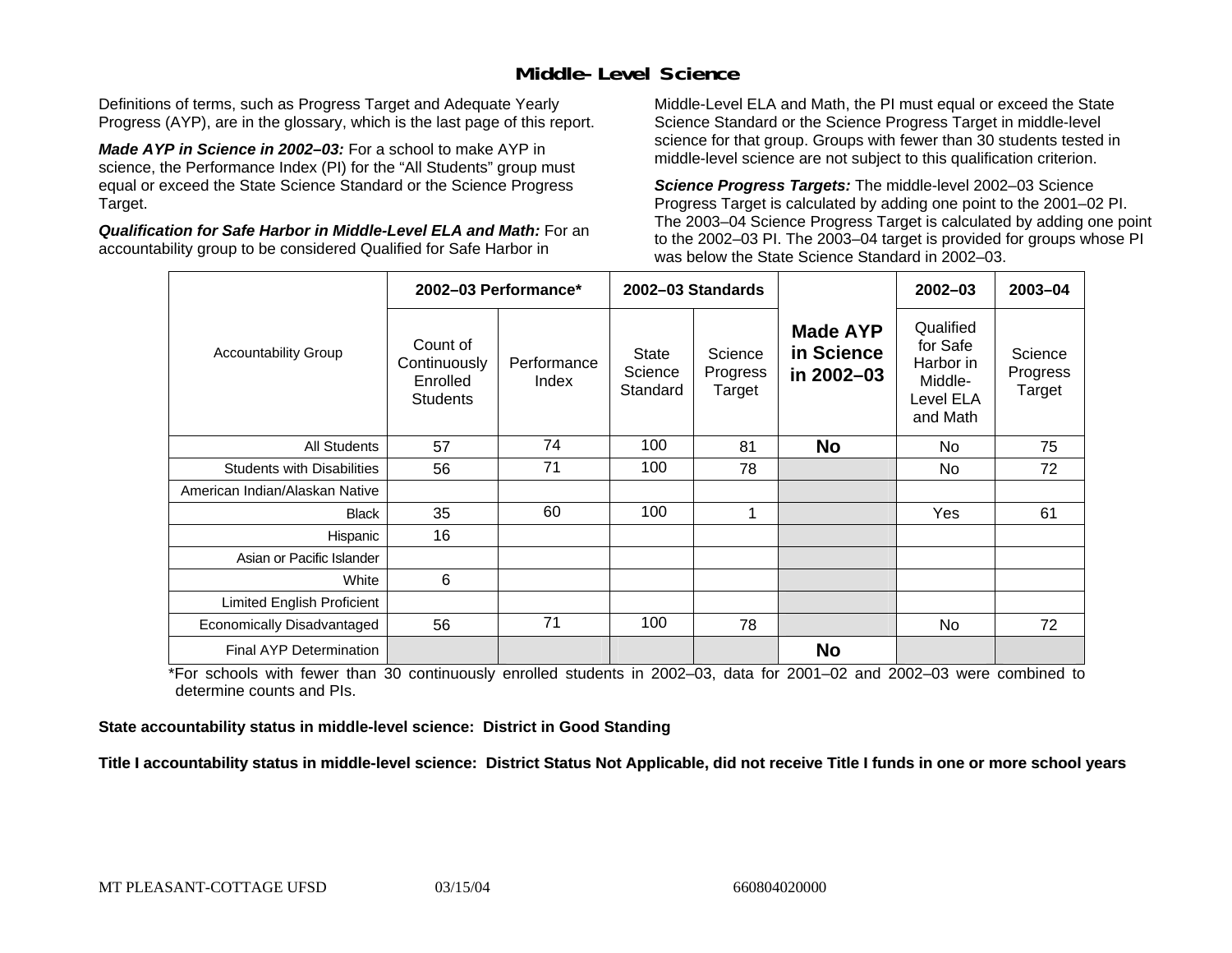### **Secondary-Level English Language Arts**

Definitions of terms, such as Performance Index and Effective Annual Measurable Objective (AMO), are in the glossary, which is the last page of this report.

#### **For a school to make Adequate Yearly Progress (AYP) in 2002–03, every accountability group must make AYP.**

**For an accountability group to make AYP in 2002–03,** it must meet its Effective AMO *or* make safe harbor (*2002–03 Performance* and *Standards*). To meet the Effective AMO, the Performance Index for each group with 30 or more cohort members must equal or exceed the Effective AMO. To make safe harbor, the Performance Index of each of these groups must equal or exceed its ELA safe harbor target *and* the group must meet the graduation-rate qualification for safe harbor. (See the graduation-rate page of this report for further information on meeting the graduation-rate qualification for safe harbor.)

*ELA Safe Harbor Targets:* The secondary-level 2002–03 ELA Safe Harbor Target is calculated by using the following equation: 2001–02 PI + (200 – the 2001–02 PI) <sup>×</sup> 0.10. The 2003–04 ELA Safe Harbor Target is calculated by using the following equation: 2002–03 PI + (200 – the 2002–03 PI)  $\times$  0.10. The 2003–04 target is provided for groups whose PI was below the Effective AMO in 2002–03.

|                                   | 2002-03 Performance*                                        |                      |                  | 2002-03 Standards                   | <b>Made</b>                                                           | 2003-04                                |                                     |
|-----------------------------------|-------------------------------------------------------------|----------------------|------------------|-------------------------------------|-----------------------------------------------------------------------|----------------------------------------|-------------------------------------|
| <b>Accountability Group</b>       | Count of 1999<br>Accountability<br>Cohort<br><b>Members</b> | Performance<br>Index | Effective<br>AMO | <b>ELA Safe</b><br>Harbor<br>Target | Met the<br><b>Graduation-Rate</b><br>Qualification for<br>Safe Harbor | AYP in<br><b>ELA</b> in<br>$2002 - 03$ | <b>ELA Safe</b><br>Harbor<br>Target |
| All Students                      | 8                                                           |                      |                  |                                     |                                                                       |                                        |                                     |
| <b>Students with Disabilities</b> | 8                                                           |                      |                  |                                     |                                                                       |                                        |                                     |
| American Indian/Alaskan Native    |                                                             |                      |                  |                                     |                                                                       |                                        |                                     |
| <b>Black</b>                      | 7                                                           |                      |                  |                                     |                                                                       |                                        |                                     |
| Hispanic                          |                                                             |                      |                  |                                     |                                                                       |                                        |                                     |
| Asian or Pacific Islander         |                                                             |                      |                  |                                     |                                                                       |                                        |                                     |
| White                             |                                                             |                      |                  |                                     |                                                                       |                                        |                                     |
| Limited English Proficient        |                                                             |                      |                  |                                     |                                                                       |                                        |                                     |
| Economically Disadvantaged        | 7                                                           |                      |                  |                                     |                                                                       |                                        |                                     |
| Final AYP Determination           |                                                             |                      |                  |                                     |                                                                       |                                        |                                     |

\*For schools with fewer than thirty 1999 accountability cohort members, 1998 and 1999 cohort data were combined to determine counts and PIs.

\*\*Groups with a "\*\*" are not required to meet the graduation-rate qualification for safe harbor, because fewer than 30 members in the 1998 graduation-rate cohort were in those groups.

**State accountability status in secondary-level English language arts: District in Good Standing** 

Title I accountability status in secondary-level English language arts: District Status Not Applicable, did not receive Title I funds in one or **moreschool y ears**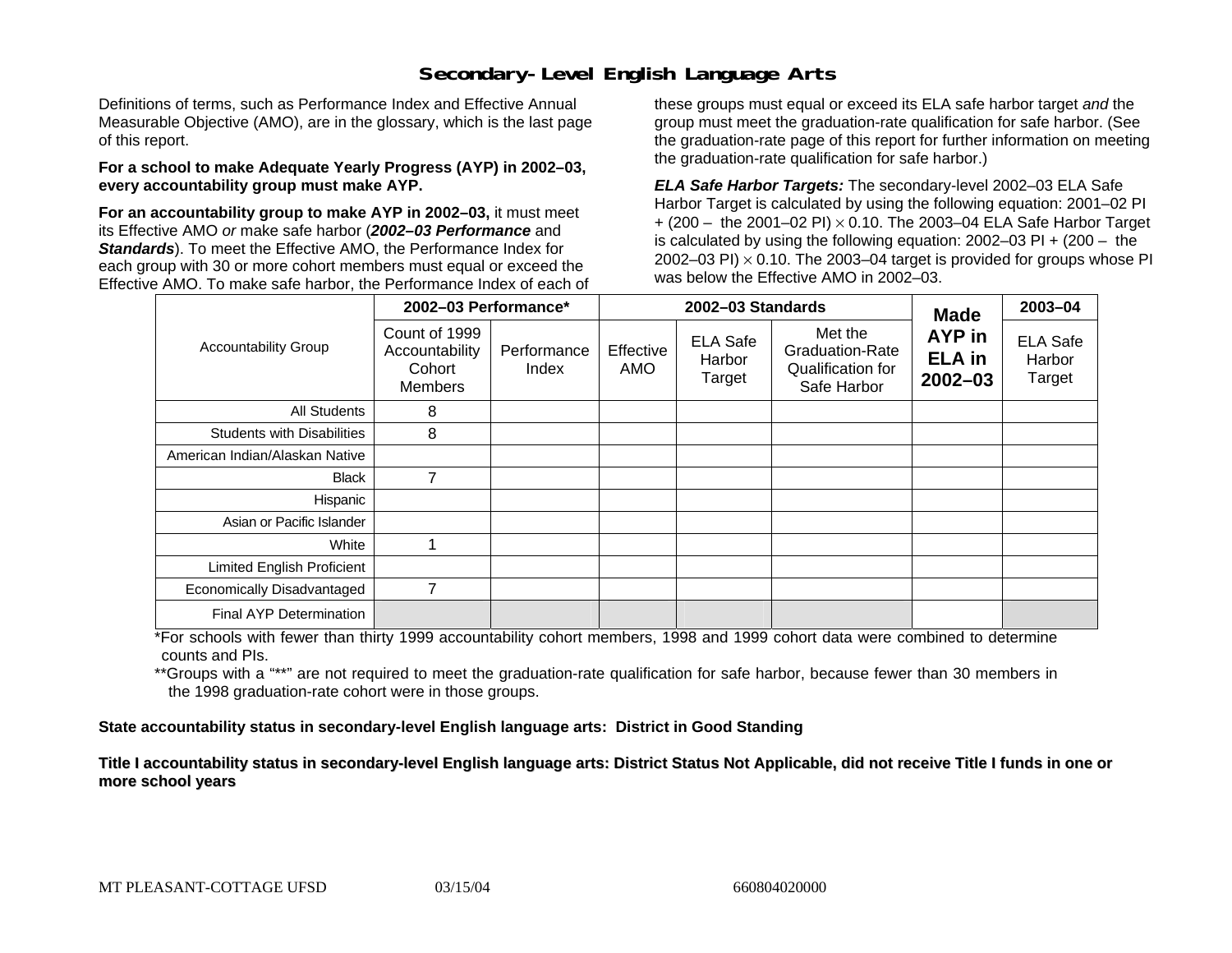#### **Secondary-Level Mathematics**

Definitions of terms, such as Performance Index and Effective Annual Measurable Objective (AMO), are in the glossary, which is the last page of this report.

#### **For a school to make Adequate Yearly Progress (AYP) in 2002–03, every accountability group must make AYP.**

**For an accountability group to make AYP in 2002–03,** it must meet its Effective AMO *or* make safe harbor (*2002–03 Performance* and *Standards*). To meet the Effective AMO, the Performance Index for each group with 30 or more cohort members must equal or exceed the Effective AMO. To make safe harbor, the Performance Index of each of these groups must equal or exceed its math safe harbor target *and* the group must meet the graduation-rate qualification for safe harbor. (See the graduation-rate page of this report for further information on meeting the graduation-rate qualification for safe harbor.)

*Math Safe Harbor Targets:* The secondary-level 2002–03 Math Safe Harbor Target is calculated by using the following equation: 2001–02 PI + (200 – the 2001–02 PI) × 0.10. The 2003–04 Math Safe Harbor Target is calculated by using the following equation: 2002–03 PI + (200  $-$  the 2002–03 PI)  $\times$  0.10. The 2003–04 target is provided for groups whose PI was below the Effective AMO in 2002–03.

|                                   | 2002-03 Performance*                                 |                      |                  | 2002-03 Standards             | <b>Made</b>                                                           | 2003-04                          |                               |
|-----------------------------------|------------------------------------------------------|----------------------|------------------|-------------------------------|-----------------------------------------------------------------------|----------------------------------|-------------------------------|
| <b>Accountability Group</b>       | Count of 1999<br>Accountability<br>Cohort<br>Members | Performance<br>Index | Effective<br>AMO | Math Safe<br>Harbor<br>Target | Met the<br><b>Graduation-Rate</b><br>Qualification for<br>Safe Harbor | AYP in<br>Math in<br>$2002 - 03$ | Math Safe<br>Harbor<br>Target |
| All Students                      | 8                                                    |                      |                  |                               |                                                                       |                                  |                               |
| <b>Students with Disabilities</b> | 8                                                    |                      |                  |                               |                                                                       |                                  |                               |
| American Indian/Alaskan Native    |                                                      |                      |                  |                               |                                                                       |                                  |                               |
| <b>Black</b>                      | 7                                                    |                      |                  |                               |                                                                       |                                  |                               |
| Hispanic                          |                                                      |                      |                  |                               |                                                                       |                                  |                               |
| Asian or Pacific Islander         |                                                      |                      |                  |                               |                                                                       |                                  |                               |
| White                             |                                                      |                      |                  |                               |                                                                       |                                  |                               |
| Limited English Proficient        |                                                      |                      |                  |                               |                                                                       |                                  |                               |
| Economically Disadvantaged        | $\overline{7}$                                       |                      |                  |                               |                                                                       |                                  |                               |
| <b>Final AYP Determination</b>    |                                                      |                      |                  |                               |                                                                       |                                  |                               |

\*For schools with fewer than thirty 1999 accountability cohort members, 1998 and 1999 cohort data were combined to determine counts and PIs.

\*\*Groups with a "\*\*" are not required to meet the graduation-rate qualification for safe harbor, because fewer than 30 members in the 1998 graduation-rate cohort were in those groups.

**State accountability status in secondary-level mathematics: District in Good Standing** 

Title I accountability status in secondary-level mathematics: District Status Not Applicable, did not receive Title I funds in one or more school **y ears**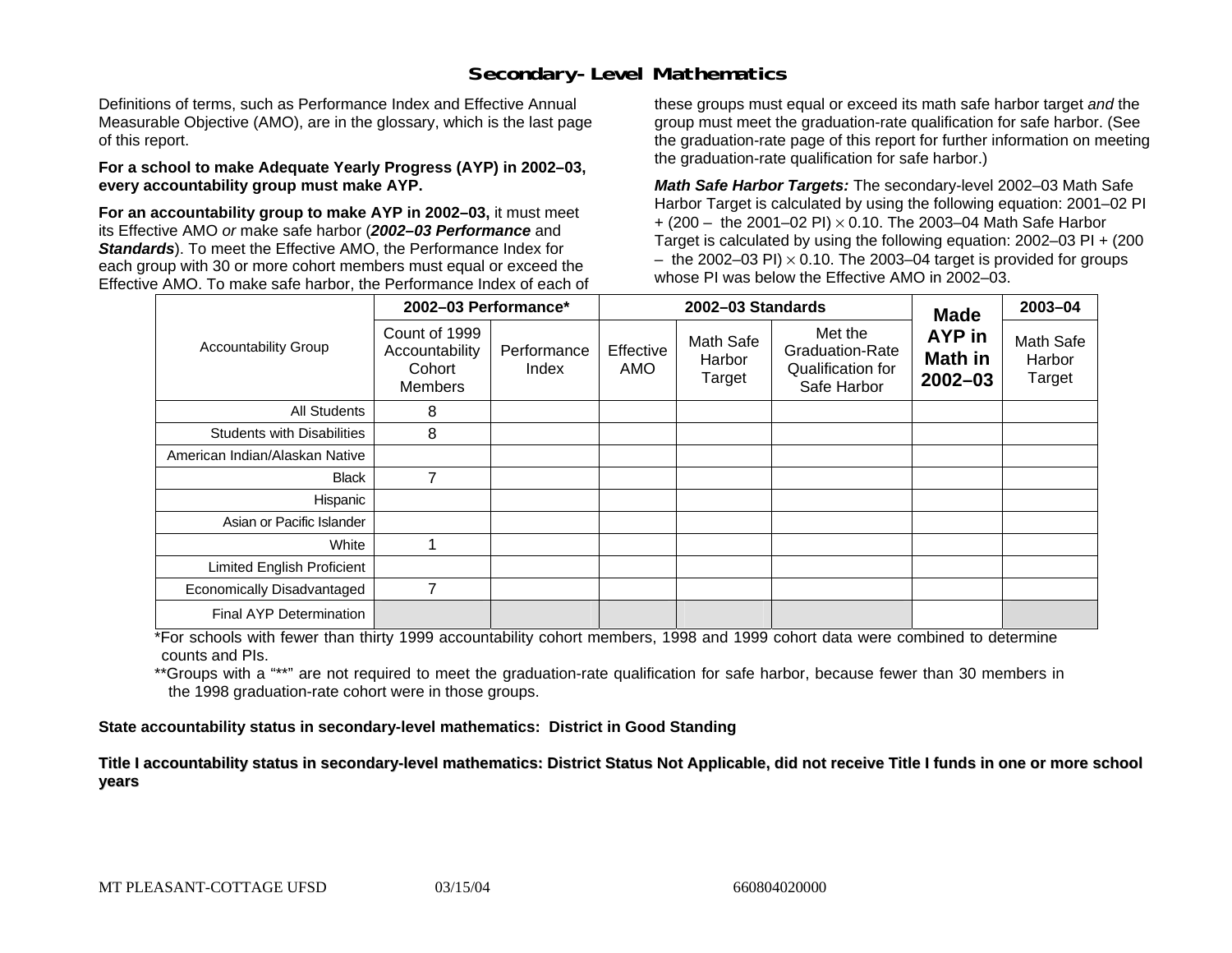## **Graduation Rate**

Definitions of terms, such as Progress Target and Adequate Yearly Progress (AYP), are in the glossary, which is the last page of this report.

*Made AYP in Graduation Rate in 2002–03:* For a school to make AYP in graduation rate, the Percent Earning a Local Diploma by August 31, 2002 for the "All Students" group must equal or exceed the Graduation-Rate Standard or the Graduation-Rate Progress Target.

*Qualification for Safe Harbor in Secondary-Level ELA and Math:* For an accountability group to be considered Qualified for Safe Harbor in Secondary-Level ELA and Math, the Percent Earning a Local Diploma

by August 31, 2002 must equal or exceed the Graduation-Rate Standard or the Graduation-Rate Progress Target for that group.

*Graduation-Rate Progress Targets:* The 2002–03 Graduation-Rate Progress Target is calculated by adding one point to the Percent Earning a Local Diploma by June 30, 2002. The 2003–04 Graduation-Rate Target is calculated by adding one point to the Percent Earning a Local Diploma by August 31, 2002. This target is provided for each group whose Percent Earning a Local Diploma by August 31, 2002 is below the Graduation-Rate Standard in 2002–03. Groups with fewer than 30 cohort members are not subject to this criterion.

|                                   |                                                                         | 2002-03 Performance                                      |                                 | 2002-03 Standards                         |                                                                                    | $2002 - 03$                                                               | 2003-04                                   |
|-----------------------------------|-------------------------------------------------------------------------|----------------------------------------------------------|---------------------------------|-------------------------------------------|------------------------------------------------------------------------------------|---------------------------------------------------------------------------|-------------------------------------------|
| <b>Accountability Group</b>       | Count of<br>1998<br>Graduation-<br><b>Rate Cohort</b><br><b>Members</b> | Percent Earning a<br>Local Diploma by<br>August 31, 2002 | Graduation-<br>Rate<br>Standard | Graduation-<br>Rate<br>Progress<br>Target | <b>Made AYP</b><br><b>in</b><br><b>Graduation</b><br><b>Rate in</b><br>$2002 - 03$ | Qualified<br>for Safe<br>Harbor in<br>Secondary-<br>Level ELA<br>and Math | Graduation-<br>Rate<br>Progress<br>Target |
| All Students                      | 14                                                                      |                                                          |                                 |                                           |                                                                                    |                                                                           |                                           |
| <b>Students with Disabilities</b> | 14                                                                      |                                                          |                                 |                                           |                                                                                    |                                                                           |                                           |
| American Indian/Alaskan Native    |                                                                         |                                                          |                                 |                                           |                                                                                    |                                                                           |                                           |
| <b>Black</b>                      | 9                                                                       |                                                          |                                 |                                           |                                                                                    |                                                                           |                                           |
| Hispanic                          | 4                                                                       |                                                          |                                 |                                           |                                                                                    |                                                                           |                                           |
| Asian or Pacific Islander         |                                                                         |                                                          |                                 |                                           |                                                                                    |                                                                           |                                           |
| White                             |                                                                         |                                                          |                                 |                                           |                                                                                    |                                                                           |                                           |
| Limited English Proficient        |                                                                         |                                                          |                                 |                                           |                                                                                    |                                                                           |                                           |
| Economically Disadvantaged        | 13                                                                      |                                                          |                                 |                                           |                                                                                    |                                                                           |                                           |
| <b>Final AYP Determination</b>    |                                                                         |                                                          |                                 |                                           |                                                                                    |                                                                           |                                           |

#### **State accountability status for graduation rate: District in Good Standing**

Title I accountability status for graduation rate: District Status Not Applicable, did not receive Title I funds in one or more school years